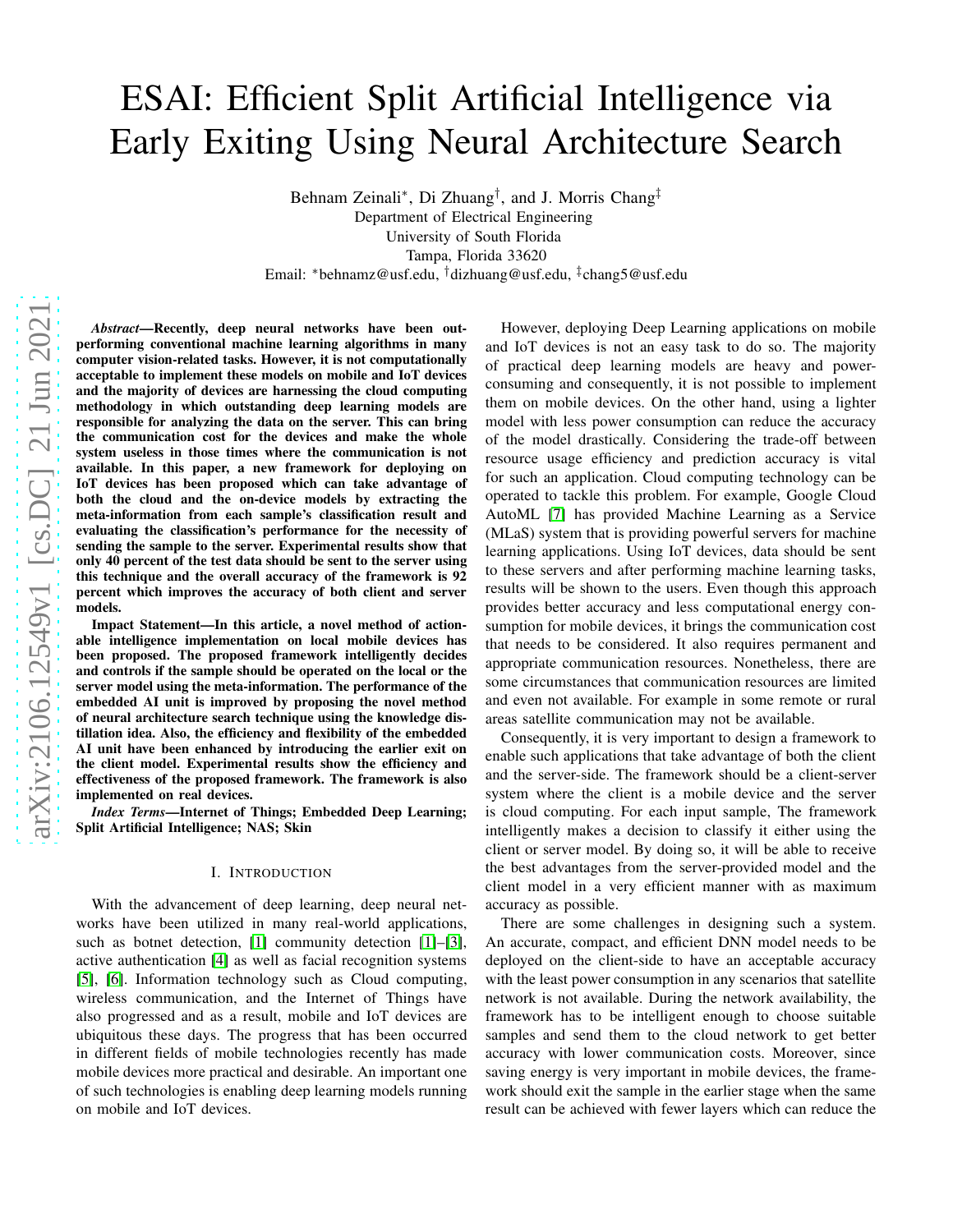computational energy consumption.

The model on the client needs to be compressed enough to be deployable on mobile devices. It should also have appropriate accuracy in such a scenario that satellite resources are not available. A few pieces of research have been done so far to provide compressed and accurate models. Knowledge distillation techniques [\[8\]](#page-9-6)–[\[10\]](#page-9-7)consider a heavy and complex model with acceptable accuracy as a teacher and try to teach or convey the information from this model to a simpler model in terms of layers and size. The simple model which known as the student model has the lass size but about the same accuracy. In this technique, the framework is not able to take advantage of the model on the server which can be a model with very high accuracy without any computational limitation. Split-DNN architecture [\[11\]](#page-9-8)–[\[14\]](#page-9-9) is also used to have a lighter model on the client. In this technique, a complex DNN model is divided into two sections so that the lighter one is used on the client and the heavier one is used on the server. However, these models are highly dependant on the availability of satellite resources and are not able to work when communication is impeded.

In this paper, we propose an intelligent and efficient AI framework using multi-exit DNN. This framework is based on a client-server system and intelligently makes a decision about each input data to whether it needs to be sent to the server or can be classified using the client model. This decisionmaking is based on the amount of the required precision and the energy state of the device and the trade between the two of them needs to be optimized by the framework. About the data that does not need to be sent to the server, the framework decides to exit it from the first exit if it is possible to use less computational energy. In order to achieve a light model with acceptable accuracy for the client model, we have used NAS morphism [\[15\]](#page-9-10) algorithm to find an appropriate network. By applying the knowledge distillation technique [\[8\]](#page-9-6), a new searching strategy has been proposed to get a light model with acceptable accuracy. Then, the obtained model has been converted to a multi-exit model. A decision unit for each exit has been proposed separately using meta-information which is responsible to make a decision about each data sample in each exit for sending it to the next stage or the server or showing the classification result to the user.

To evaluate the proposed method, in the experimental results section, first, we evaluate the efficacy of applying the knowledge distillation technique [\[8\]](#page-9-6) to the morphism-based neural architecture search algorithm [\[15\]](#page-9-10). Then we show that this model provides better meta information for training the decision unit comparing to some of the state-of-the-art models which have been introduced so far for implementing on IoT devices. In the end, we evaluate the accuracy and efficiency of the multi-exit framework in saving computational power.

Skin lesion 2019 data set [\[16\]](#page-9-11)–[\[18\]](#page-9-12) has been used to evaluate our proposed method. The data set contains 25331 images from eight diseases. The data set has been divided into train, validation, and test set which contains 80, 10, and 10 percent of the data set.

To summarize, the proposed method contributions are:

- Designing a novel and intelligent Split-AI architecture to get efficient and accurate deep learning services from the mobile/IoT based applications from both client and server models
- Enhancing the design of morphism-based NAS by introducing Knowledge Distillation techniques into its searching strategy to get a mobile-deployable light model
- Introducing a multi-exit DNN architecture to enable flexible and efficient tuning trade-off between the resource usage efficiency and prediction accuracy

In the section [II,](#page-1-0) we will talk about some preliminary knowledge about NAS algorithms and knowledge distillation techniques. Then In the section [III,](#page-2-0) we introduce the proposed method in more detail step by step. The experimental result will be shown in the section [IV](#page-5-0). In the section [V,](#page-7-0) we will take a look at some efforts the have been done so far by researchers to implement deep neural networks on mobile devices.

#### II. PRELIMINARIES

<span id="page-1-0"></span>In this section, we introduce a basic understanding of neural architecture search (NAS) and knowledge distillation techniques (KD).

# *A. Neural Architecture Search and morphism-based NAS*

Human-made neural network architectures have been progressed tremendously since the Alexnet network was introduced in 2012 [\[19\]](#page-9-13). Variety of neural networks with different architectures have been designed by researchers such as VGG19 [\[20\]](#page-9-14), InceptionV3 [\[21\]](#page-9-15), Xception [\[22\]](#page-9-16), DenseNet [\[23\]](#page-9-17), InceptionResNetV2 [\[24\]](#page-9-18), and ResNet-152 [\[25\]](#page-9-19) while each of them has different combination of convectional layers, fully connected layers, and concatenation and skip layers. These models are general models that have been designed by some experts that have years of experience in the field of machine learning and feature engineering. Even though these kinds of designing are time-consuming and tedious to do so, it requires knowledge to design a different architecture for different data set and a target.

To address this problem, a new technique called Neural Architecture Search [\[26\]](#page-9-20) has been introduced to overcome these mentioned drawbacks. It tries to search and find a good architecture for a specific target in an automatic manner which can lead to finding a model with better results comparing to man-made models in the classification tasks. For doing so, two important definitions should be clarified for running such an algorithm. First, what is the search space, where and how the algorithm is going to connect different architecture together reasonably, and second, how it will be able to evaluate each new architecture and find the optimum one with the best results? Different techniques for addressing these two strategies have been introduced recently. Liu et al [\[27\]](#page-9-21) have introduced cell-based NAS algorithms in which the number of different architecture cells is connected together to define a search space in every try and an evolutionary algorithm has been used to evaluate different architectures. Liu et al [\[28\]](#page-9-22)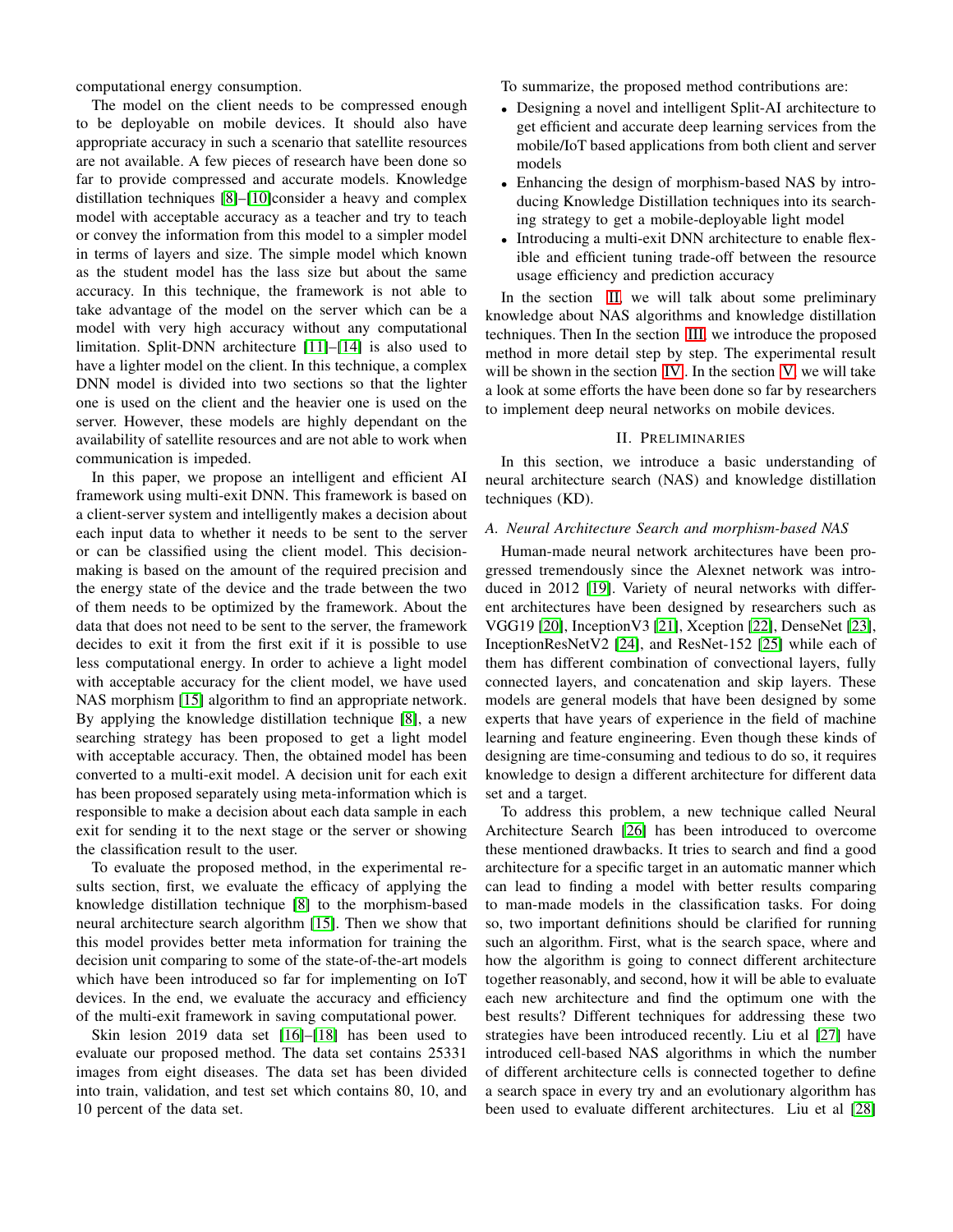<span id="page-2-1"></span>

used the same strategy for search space but defined a bilevel optimization system to evaluate each architecture.

Neural Architecture Search method based on the morphism algorithm has been introduced by Elsken et al [\[15\]](#page-9-10). In their work, for defining the search space, they have introduced a morphism based method in which at first, the algorithm defines an initial architecture, then it tries to extend this architecture by randomly adding different layers such as fully connected, convolution, skip, and concatenation layers to its layers. The layers are being selected in a random fashion. For addressing the second definition, the algorithm uses a hill-climbing method to evaluate each new architecture. hill climbing is a greedy algorithm that compares each new model to the previous one and replaces it if the new one shows better performance.

## *B. Knowledge Distillation*

The majority of man-made models, as well as models that have been obtained by NAS algorithms, are cumbersome which makes them efficiently unreasonable to be implemented on IoT devices due to their power and storage consumption. Most of the energy in IoT devices is consumed by memory references and reducing the memory size of the model can lead to less storage and consequently less power consumption. Different techniques of model compression and acceleration have been proposed to overcome these problems. Knowledge distillation [\[8\]](#page-9-6) and model compression [\[29\]](#page-9-23) techniques can be used to reduce the model size while maintaining the same accuracy. Attentions to knowledge distillation have been increased rapidly in recent years due to its simplicity and effectiveness [\[30\]](#page-9-24). This technique trains a single small model by using transferred knowledge from a cumbersome model and a model with less model size but approximately the same accuracy can be obtained. In order to do so, instead of training the smaller model using the hard labels of the data set, it is being trained using the softened labels of each data sample using the output of Softmax calculation of that sample from the cumbersome model. In this way, more information has

been transferred to the smaller model without transferring the noise and unnecessary data. The amount of data that have been transferred to the smaller model can be controlled by the temperature value (T) in the following equation:

$$
S_i = \frac{\exp\left(z_i/T\right)}{\sum_j \exp\left(z_j/T\right)}\tag{1}
$$

A bigger value for T means that more information is being transferred to the smaller model. The smaller model does not need to worry about overfitting since the cumbersome model has already dealt with that problem.

#### III. METHODOLOGY

## <span id="page-2-0"></span>*A. Overview*

For a client-server Split-AI Architecture that wants to take advantage of both the model on the client (mobile and IoT devices) and the model on the server(a complex model with high accuracy), it is of vital importance to make an accurate decision about whether a sample should be sent to the server or be classified using the client model. For a client model with 80 percent accuracy, in the ideal scenario, 20 percent of samples (falsely classified samples) should be determined and sent to the server. The model on the server has no limitation in terms of storage and computational cost and can be a model with better performance. By sending data in an intelligent manner, not only the framework can take advantage of the client model as much as possible, but also it can use the communication cost only for those samples that need to be classified by a better model on the server. In this manner, overall accuracy using both client and server models can be improved while using fewer communication costs. The decision unit tries to find falsely classified samples after classification using the meta-information. It learns how to make a decision about test samples by being trained using the labeled meta information that has been obtained from applying the validation data set to the client model. To reduce the computational power, another exit can be extracted from the client model and use a similar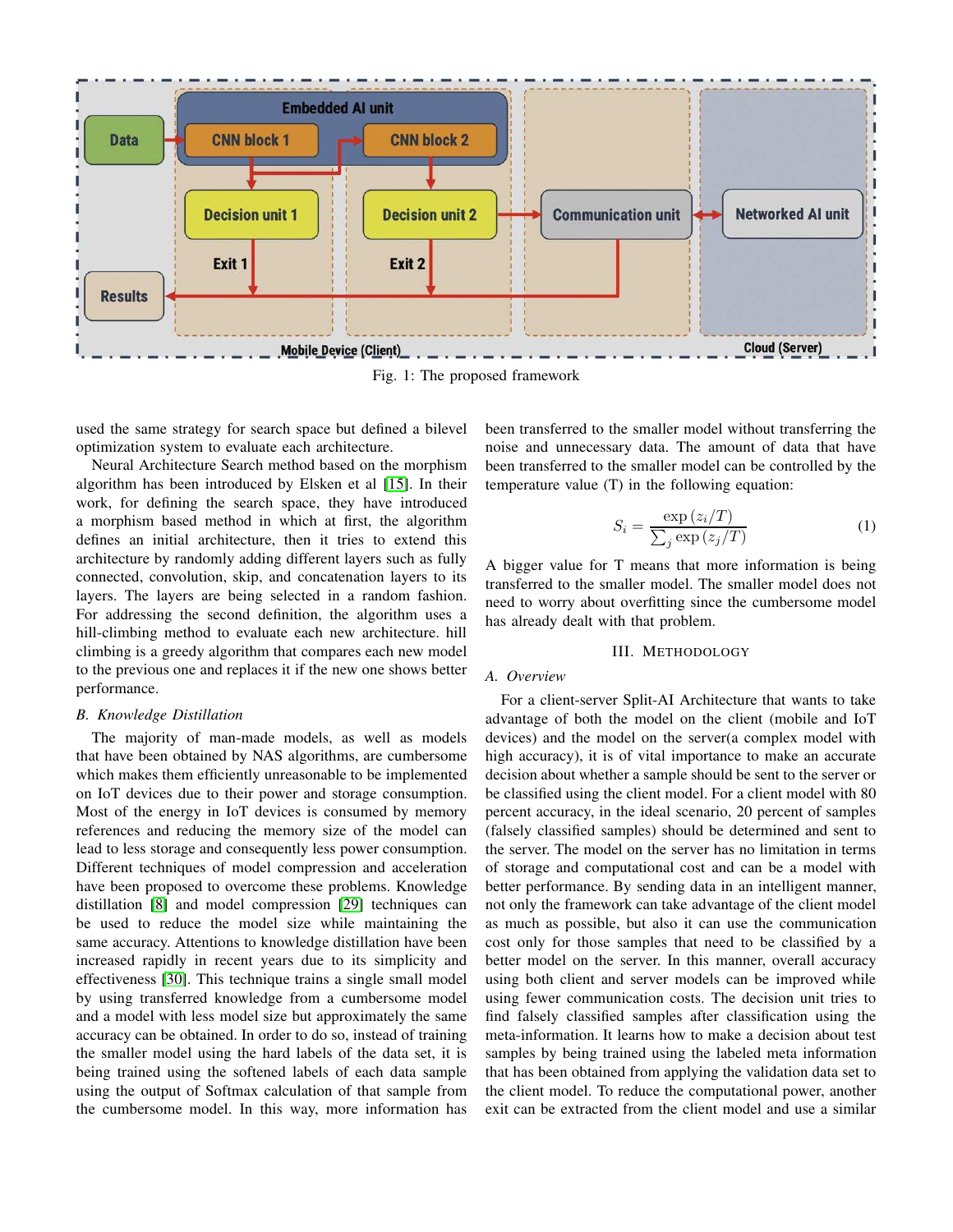idea to prevent data to get through the whole layers of the model. Therefore, not only the model on the client side needs to be small to have less power consumption, but also it has to be accurate enough even in the earlier exit to produce appropriate information for training the decision unit. To get an appropriate client model, our proposed method improves the NAS morphism algorithm in terms of accuracy by applying the knowledge distillation technique to its searching strategy. In section [III-B,](#page-3-0) we introduce our Split-AI framework in more detail. Then in the section [III-C,](#page-3-1) the proposed method for getting the client model will be presented. In section [III-D,](#page-4-0) a multi-exit idea will be explained.

# <span id="page-3-0"></span>*B. Split-AI framework*

The proposed Split-AI framework has three different parts. A client model is a light model with acceptable accuracy. A decision unit that decides about each sample after being classified and a communication unit that is responsible for sending the data to the server, getting the results, and show them to the user. Figure [1](#page-2-1) shows the proposed framework. The Decision unit plays an important role in the framework. It is responsible to identify samples that have been classified incorrectly by the client model and send them to the communication section for being classified by the server. It is a light machine learning model that is trained by using meta-information.

To do so, after classifying some samples with the machine learning model, meta-information has been extracted from the result and since we have the label of that sample, the Decision Unit is being trained about what decision it should make about that sample. For testing, those samples that have more uncertainty are separated and sent to the server. Certainty means that it is highly probable that the machine learning model has classified those samples correctly. Based on the uncertainty, a parameter name decision unit's sensitivity is defined which is a number between 0 and 1. In our work, the server model plays an expert role. Indeed, the decision unit will show the classification result to the user only when the certainty of its decision exceeds its value of sensitivity, otherwise, it will send the sample to the communication stage to be sent to the server.

A similar idea has been used in active learning [\[31\]](#page-9-25). Labeling the data by an expert is one of the most important and tedious work in the field of machine learning. When you have a new data set with unlabeled data, you need to label them based on the class that each sample belongs to. In the case of the medical data set, for labeling data, hiring an expert is vital which makes it expensive and important. When the data set is really large, it is not logically and financially acceptable to send the whole samples to the experts to be labeled. One of the ideas here is determining and sending some samples to the expert which can lead to better results. Here, samples with higher uncertainty are determined and sent to the expert using a similar idea.

*1) Meta Information:* Different types of meta-information can be extracted from the machine learning model output to identify the uncertainty of the results. In our work, we have extracted maximum probability, least confidence, entropy, and standard deviation as meta information. The equations for all of them can be defined as below respectively:

<span id="page-3-2"></span>
$$
MP = max(P_i) \tag{2}
$$

$$
LC = (P_s(0) - P_s(1))
$$
 (3)

$$
Entropy = \sum_{i} P_i * \log P_i \tag{4}
$$

<span id="page-3-3"></span>
$$
std = \sqrt{\frac{\sum (P_i - \mu)^2}{N}} \tag{5}
$$

where  $P_s = sort(P_i)$ ,  $P_i$  is the probability of the client output for each class i,  $\mu$  is the mean value of  $P_i$  and  $N$  is the number of classes. Imagine a classifier with three classes and sampleA and sampleB have been applied to this classifier and we want to decide which one of them has more uncertainty and can be a better candidate to be sent to the server instead of on-device classification. Table [I](#page-4-1) shows the extracted meta information from two example samples. For example, the least confidence of sampleA after being classified is  $0.9 - 0.09 = 0.81$  while sample B is  $0.5 - 0.3 = 0.2$  which means sampleB has higher uncertainty and it is more prone to be sent to the server. By computing other values (entropy, maximum probability, and standard deviation which are the last three rows of the table [I\)](#page-4-1), sampleB is an appropriate sample to be sent to the server.

*2) Decision Unit:* In the Split-AI framework, the decision unit is responsible for identifying samples with high uncertainty by extracting meta-information from the classification results. It can be a machine learning model that has learned true classified and false classified samples based on metainformation. In fact, extracted meta information from each sample can be considered as features and whether the sample has been classified truly can be used as a label to train such a binary classifier. We extracted meta information from validation set data and used them to train such a classifier and evaluate a decision unit using the test set data. Figure [2](#page-4-2) shows the distribution of meta-information after applying all the validation set data to the client model. It can be easily seen that meta-information has a good separability feature based on true and false classified samples. For a machine learning classifier, two different models have been trained. One model is the deep neural network model with 4 hidden layers and another is an XGBoost model [\[32\]](#page-9-26) using a gradient boosting algorithm. Our experimental result shows that the deep learning model performs a little bit better on the test set.

# <span id="page-3-1"></span>*C. The Client Model*

Designing a neural network for IoT devices has absorbed quite a little attention during recent years. Researchers are trying to come up with new models that have a low storage and inference time and higher accuracy. The research on this topic can be divided into two main methodologies. In the first method, a light model with a good accuracy has been designed to solve the classification, segmentation, and object detection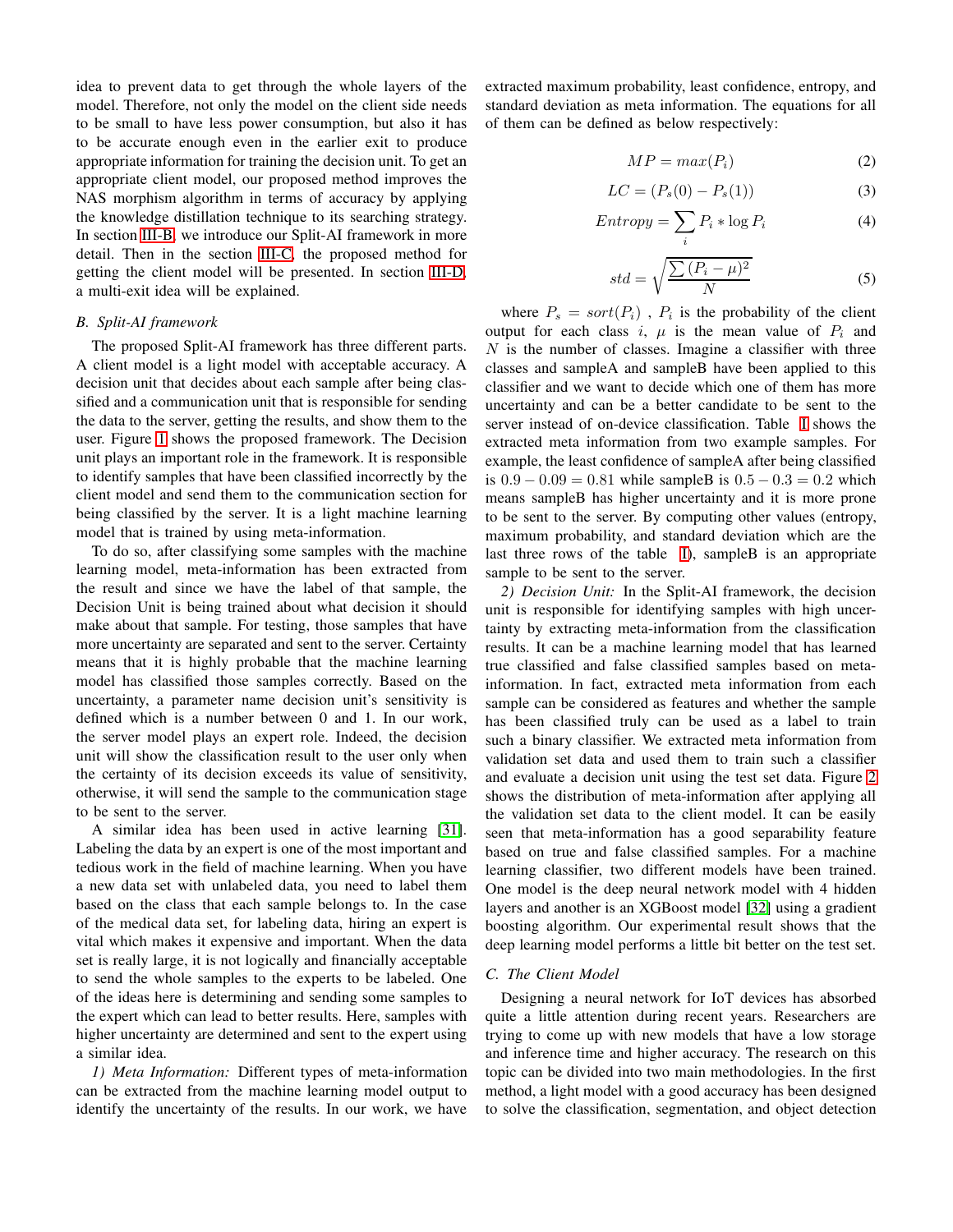<span id="page-4-2"></span>

Fig. 2: Distribution of different meta information extraction from validation set after being classified

<span id="page-4-1"></span>TABLE I: Example of meta information. probability of each sample for different classes and their related meta information using equation [2-](#page-3-2)[5](#page-3-3)

|                    | sampleA | sampleB |
|--------------------|---------|---------|
| class1             | 0.9     | 0.2     |
| class2             | 0.09    | 0.5     |
| class3             | 0.01    | 0.3     |
| probability        | 09      | 0.5     |
| least confidence   | 0.81    | 0.2     |
| entropy            | $-0.35$ | $-1.02$ |
| standard deviation | 0.12    | 14      |

problem. SqueezNet [\[33\]](#page-9-27), MobileNet [\[34\]](#page-9-28), MobileNetV2 [\[35\]](#page-9-29), EfficientNetB0 and B1 [\[36\]](#page-9-30), MNasNet [\[37\]](#page-9-31) are the architectures that have been introduced recently. In the second method, Researchers are trying to reduce the model size of big architectures while maintaining their accuracy. Techniques like compression [\[38\]](#page-9-32) and distillation [\[30\]](#page-9-24) are being used in recent years to take advantage of famous architectures.

In our proposed algorithm, we have harnessed both methods simultaneously. In this manner, unlike the other compact DNN models which an expert has designed a light network for IoT devices, the model can be obtained automatically. Moreover, In the knowledge distillation technique, the student model needs to follow the structure of the cumbersome model to get the best performance, but in the proposed method, a simpler model does not need to follow any specific structure and reaching the good accuracy with acceptable model size is the final goal. Moreover, since the performance of the decision unit is highly dependent on the extracted meta information from the client model, it is really important to have a client model with an acceptable accuracy.

To apply the proposed method, first, the NAS morphism algorithm has been applied to the train data set to find the architecture and train it using the softened labels. In the morphism algorithm, the algorithm is using validation loss to evaluate each step. In the proposed method, during the searching process, instead of training the model with hard

labels, softened labels from a cumbersome model have been used. The softened loss also has been used to evaluate each iteration. Since hill climbing is taking a random step in each iteration to find the maximum point in the search space, by stronger evaluation of each random step, the algorithm is more likely able to find the better way to reach the top of the hill. In this manner, by transferring the information from a cumbersome model and evaluate each search iteration based on the softened loss, the algorithm is more able to find the better architectures and layers to reach the cumbersome model's accuracy. To avoid getting a big model, the iteration of the hill-climbing greedy algorithm is set to a small value.

For producing the soft labels, using the exact method in [\[39\]](#page-9-33), some imageNet [\[40\]](#page-9-34) pre-trained state-of-the-art neural network architecture such as InceptionResNet [\[24\]](#page-9-18), Xception [\[22\]](#page-9-16), and DensNet [\[23\]](#page-9-17) have been trained by using the transfer learning method [\[41\]](#page-9-35). Among them, the InceptionResNet model has been used to produce the softened label since it outperforms others by the accuracy of 86.5%. The temperature value( $T$ ) first is set to 5, but the accuracy and model size did not change a lot comparing to the hard label search. So, we considered  $T = 20$  for obtaining more softened labels. After finding the architecture, hard labels are used to train the model from scratch. The obtained model is converted to a two-exit model by adding an exit layer to the middle of the model's architecture.

#### <span id="page-4-0"></span>*D. Multi-exit architecture*

The proposed framework can be extended to three stages. The client model can be converted to a two-exit neural network and a similar idea for the last exit can be applied to it. The output logits of earlier exit have been calculated after applying the model to the validation set data set and after extracting the meta information, a separate deep neural network model has been trained as a decision unit for this stage. Figure [2](#page-4-2) (a) shows the meta information extracted from the first exit. Based on meta information, this time, true classified samples from the earlier exit can be determined by the decision unit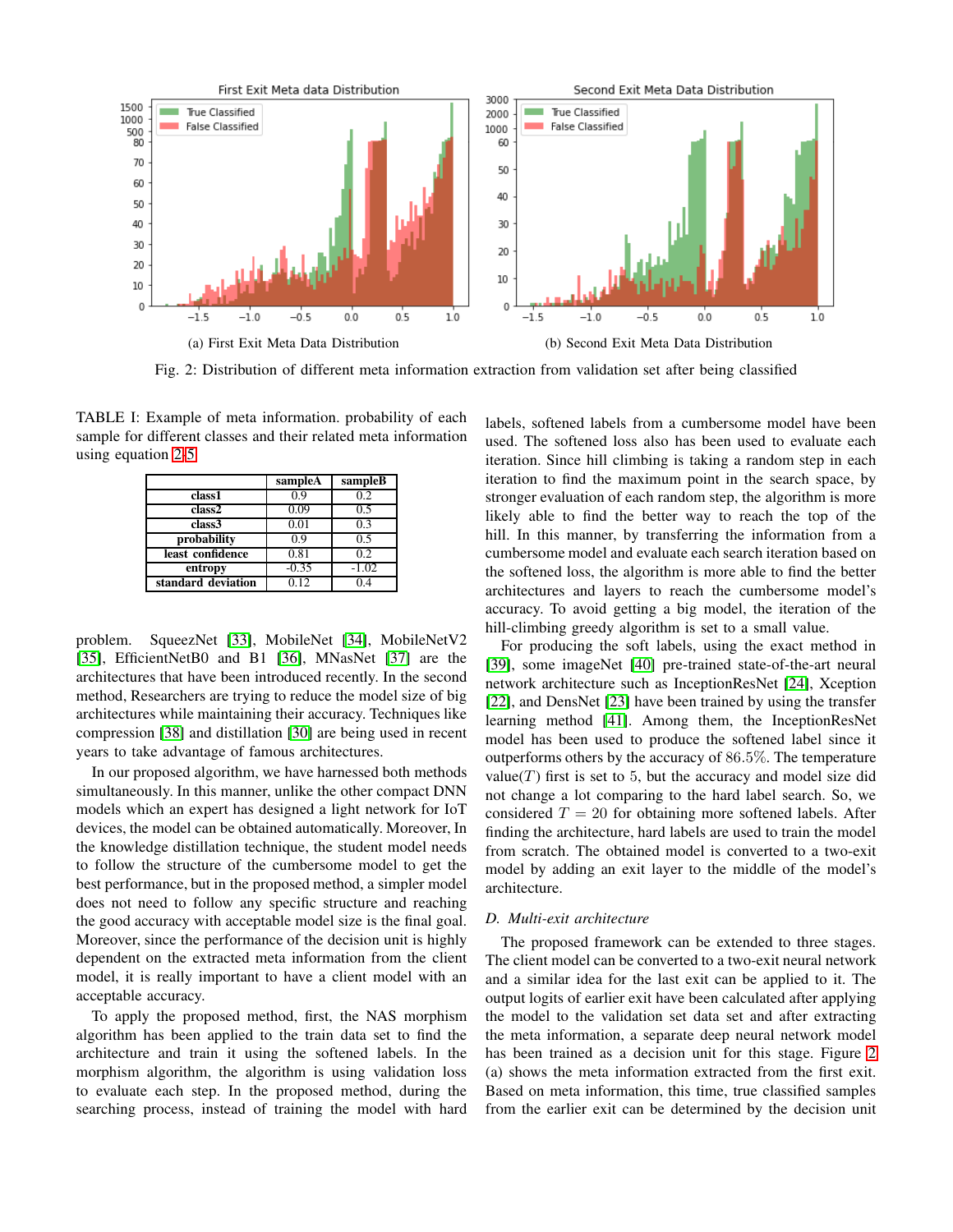and show the classification result to the users. By doing so, a sample does not need to be calculated through all the layers of the neural network in the client model on IoT devices which is computationally efficient. Consequently, the inference time can be reduced and more energy can be saved.

## IV. EXPERIMENTAL RESULT

<span id="page-5-0"></span>Machine learning models are very appropriate to recognize hard diseases such as breast cancer recognition [\[42\]](#page-9-36), skin lesion [\[43\]](#page-10-0). These models are providing the opportunity for the majority of people to observe their well-being in an easy, accessible manner. Consequently, a variety of healthcare frameworks have been implemented on mobile devices [\[44\]](#page-10-1). Consequently, we have used the international Skin Imaging Collaboration Challenge 2019 (ISIC 2019) [\[17\]](#page-9-37), [\[45\]](#page-10-2), [\[46\]](#page-10-3) to evaluate our proposed framework. The total number of images contain train and test images is 33,569 images. nevertheless, only the labels of the training data are available. In this paper, only the labeled images have been harnessed to evaluate the proposed methods. The number of labeled images is 25,331 images of eight different skin diseases which are basal cell carcinoma, benign keratosis, vascular lesion, melanoma, squamous cell carcinoma, melanocytic nevus, actinic keratosis, and dermatofibroma. The number of images for each classes are 3,323, 2,624, 253, 4,522, 628, 12,875, 876, 239 respectively. We randomly split 80%, 10%, and 10% as training data, validation data, and testing data respectively.

#### *A. Experimental Considerations*

For experimental evaluation, Python has been used. For the deep learning approach, Keras which is a platform that is running on top of the TensorFlow has been used [\[47\]](#page-10-4). All the obtained models can be converted to the TensorFlow lite format to implement on real devices. A single GPU (Nvidia GeForce GTX 1080 Ti with 11 GB GDDR5X memory) has been used for all the evaluations.

# *B. Evaluating the performance of KD-NAS*

Results of applying the knowledge distillation technique to the search algorithm of the NAS morphism show that the proposed method is able to find an appropriate model for implementing on mobile devices compared to the state-of-theart light models. Table [II](#page-5-1) shows the experimental results. The NAS model is the model that has been obtained by applying the method in [\[15\]](#page-9-10) to the data set. The KD-NAS model has been obtained by applying the knowledge distillation technique during the search time and using the softened loss to evaluate each iteration.

The iteration number has been set to a small number to avoid expanding and obtaining a big model. After finishing the searching procedure and finding the model, the model was trained from scratch. For training other models on the table, the imageNet [\[40\]](#page-9-34) pre-trained architectures have been used and models have been trained using the transfer learning method. The InceptionResNet [\[24\]](#page-9-18) model is a complex model with higher accuracy and it has been used as a server model in this

<span id="page-5-1"></span>TABLE II: KD-NAS and other state-of-the-art architectures.

| <b>Architecture</b> is      | Accuracy | <b>Number of Parameter</b> |
|-----------------------------|----------|----------------------------|
| EfficientNet-B0 [36]        | 81.5     | 4,059,812                  |
| EfficientNet-B1 [36]        | 83       | 6,585,480                  |
| MobileNet [34]              | 80.5     | 3,237,064                  |
| MobileNetV2 [35]            | 76       | 2,268,232                  |
| <b>InceptionResNet [24]</b> | 85.8     | 54,877,872                 |
| <b>NAS [15]</b>             | 80       | 1,090,312                  |
| <b>KD-NAS</b>               | Q٥       | 4.969.032                  |

<span id="page-5-2"></span>TABLE III: KD-NAS and other state-of-the-art architectures decision unit performanc.

| Architecture              | Accuracv | AUC  | <b>Sensitivity</b> | <b>Specificity</b> |
|---------------------------|----------|------|--------------------|--------------------|
| EfficientNet-B0 [36]      |          | 0.79 | 0.91               | 0.32               |
| EfficientNet-B1 [36]      | ໑າ       | 0.78 | 0.94               | 0.19               |
| MobileNet <sup>[34]</sup> | 83       | 0.80 | 0.95               | 1.26               |
| MobileNetV2 [35]          |          | 0.74 | 0.8                | 0.51               |
| KD-NAS                    |          | 0.83 | 0.95               | า จว               |

paper. All other models are state-of-the-art models that have been proposed by researchers for deploying on mobile and IoT devices. Among them EfficientNet-B0 and EfficientNet-B1 [\[36\]](#page-9-30) have been obtained using the neural architecture search technique and MobileNet [\[34\]](#page-9-28) and MobileNetV2 [\[35\]](#page-9-29) are human-designed models. Experimental results show that even though the NAS and Specially KD-NAS are trained from scratch, they have good accuracy and an acceptable number of parameters to be deployed on the IoT devices.

#### *C. Evaluate the performance of Split-AI (Decision Unit)*

For evaluating the performance of our proposed Split-AI framework, we have focused on the performance of the decision unit. To do so, after training the model using the train data set(the result of the table [II\)](#page-5-1), the output logits of the client model have been calculated by applying the model to the validation data set and meta information have been extracted from logits as features for training the decision unit model. The decision unit is a binary classifier model which classifies the test sample based on whether sending it to the server or not. Four trained models from table [II](#page-5-1) (EfficientNet-B0, EfficientNet-B0, MobileNet, MobileNetV2), as well as the KD-NAS model (proposed model), have been used to extract meta information, and a separate decision unit classifier has been trained using each model's meta information for comparison. Figure [3](#page-6-0) shows the ROC curves of the different decision unit models for different client models on table [II.](#page-5-1) Experimental results show that the decision unit classifier of the proposed client model outperforms the decision unit classifier of the state-of-the-art models in terms of accuracy and AUC(area under the curve) number. Table [III](#page-5-2) shows the performance of the decision unit classifiers of different client models.

For evaluating how the decision unit idea can improve the overall accuracy, we also investigated the influence of the decision unit on the overall accuracy in Figure [4](#page-6-1) by evaluating only the second(normal) exit's performance based on different decision unit's sensitivity numbers. As it can be seen, when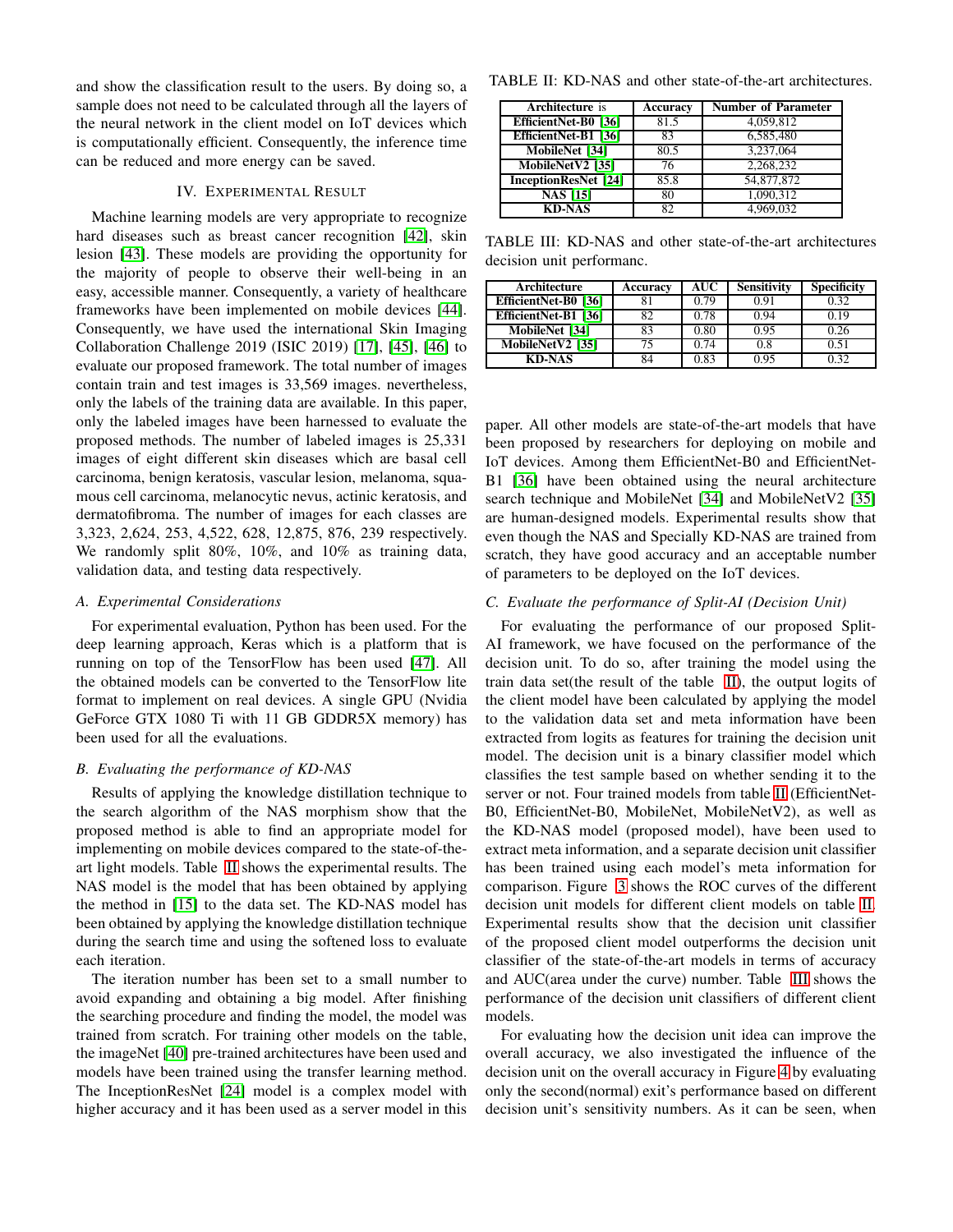<span id="page-6-0"></span>

Fig. 3: The ROC Curves of Decision Units

the sensitivity is the lowest  $(0)$ , it means that all the samples are being classified by the local model and the accuracy is around  $82\%$  and when the sensitivity is highest(1), all samples are being classified by the server model and the accuracy is around 86% . For the sensitivity between 0.5 and 0.9, the overall accuracy is better than the client and server models and  $92\%$  accuracy can be reached by only sending around  $40\%$  of the test samples to the server which shows the effectiveness of the decision unit. For calculating the overall accuracy this equation has been used:

$$
acc = \frac{T_N + S_P}{S_T} \tag{6}
$$

Where  $T_N$  is the true negative number of the second exit,  $S_P$ is the number of samples that have been sent to the server and have been classified correctly and  $S_T$  is the total number of test samples. For the server model, the image-net pre-trained inceptionResnet [\[24\]](#page-9-18) model in table [II](#page-5-1) has been used. Any models with better performances can be replaced by this model to get better accuracy in the infrastructure implementation, notwithstanding.

# *D. Evaluating the Performance of Multi-exit Architecture*

To implement the multi-exit architecture, the output probability of the first exit decision unit has been calculated. If the certainty of the classification task is higher than the decision unit's sensitivity, the sample will be classified at the current exit, otherwise, it will be sent to the next exit. The same procedure will be applied to the last exit. For those samples that have been chosen to be sent to the server, the classification result of the server model has been calculated for each of them. The total accuracy has been calculated based on the following equation:

$$
acc = \frac{T_{N1} + T_{N2} + S_P}{S_T} \tag{7}
$$

where  $T_{N1}$  is the true negative number of the first exit,  $T_{N2}$  is the true negative number of the second exit,  $S_P$  is the number of samples that have been sent to the server, and have

<span id="page-6-1"></span>

Fig. 4: The performance of ESAI system with only second decision unit, x-axis is the sensitivity of the second decision unit

<span id="page-6-2"></span>

x-axis is the values of sensitivity for the first decision unit and y-axis is the values of sensitivity for the second decision unit.

been classified correctly and  $S_T$  is the total number of test samples. In this way, the whole accuracy of the framework has been calculated regardless of in which stage the samples are going to be classified.

Figure [5](#page-6-2) and Figure [6](#page-8-0) show the accuracy of the whole Split-AI framework and the number of samples that have been classified on the local model and its earlier exit based on a different amount of sensitivities of each decision unit. According to Figure [5,](#page-6-2) the model accuracy is changing from 63.5% to 92%. If all the samples have been classified in the first exit, the accuracy is 63.5%. If they have been classified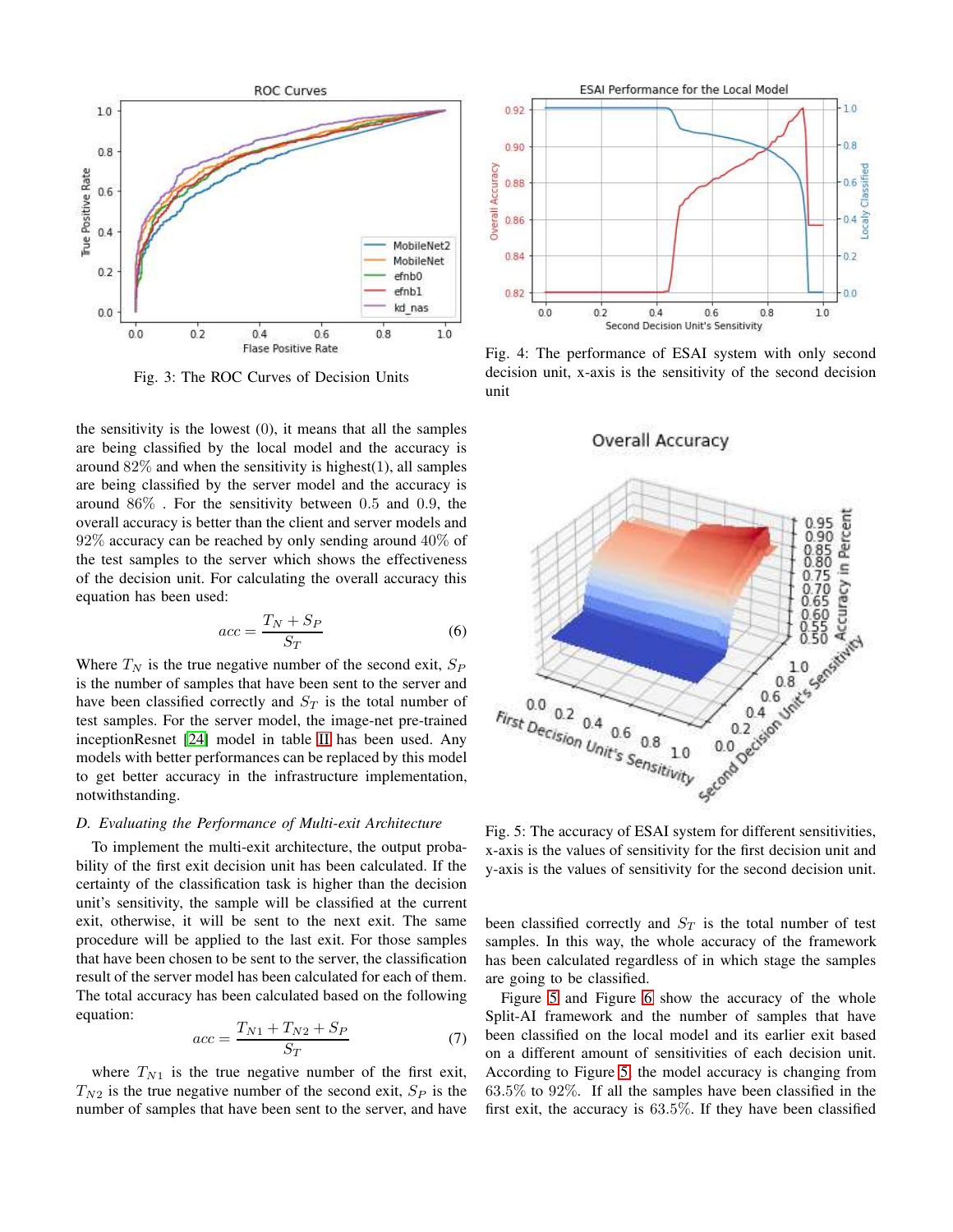<span id="page-7-1"></span>TABLE IV: Inference time of the ESAI framework on real devices in Millie Second.

| Device               | <b>First Exit</b> | <b>Second Exit</b> |
|----------------------|-------------------|--------------------|
| Samsung-s10(Android) | 38                |                    |
| $Iphone-11(Is)$      |                   | 68                 |

using only the second exit, the accuracy is 82%, and using the server model for all samples, the accuracy would be 85%. When the accuracy of the model is around 90%, 60% of the test data has been classified in the client model and only 40% of them have been sent to the server. From the samples that have been classified on the client, 18% of them have been classified in the first exit. This demonstrates the efficacy of our proposed method which can bring more communication (sending fewer data to the server) and computation (less inference time by exiting from the first exit) energy saving for the mobile and IoT devices, while the overall accuracy has been improved.

# *E. Evaluating the effectiveness and efficiency of our proposed system*

We implemented the whole framework on real devices. For doing so, after training the networks, we have three networks from the beginning to the dividing node (Figure [7\)](#page-11-0), from the node to the first exit (Figure [8\)](#page-12-0), and from the node to the last exit (Figure [9\)](#page-13-0). We also have two decision unit networks. After converting all the five networks to the TensorFlow lite, the whole framework has been implemented on real devices. Samsung-s10 devise and iPhone-11have been used to implement the framework on them as an Android and IOS platforms respectively. Table [IV](#page-7-1) shows the inference time of the framework on each mobile platform. According to the table, the inference time of the second exit is almost twice the inference time of the first exit for both mobile platforms. It is also possible to tune the sensitivity of each decision unit to regulate the amount of data that should be sent to the last exit and to the server based on device battery status and communication network availability. The framework can use both the client and the server model in normal conditions. If the battery power is not really high or the satellite is impeded, the framework can use only the client model, and if the battery power is really low, the framework can just use the first exit for the classification.

# V. RELATED WORK

# <span id="page-7-0"></span>*A. Compact Deep Neural Networks*

Compact Deep Neural Networks (Compact DNNs) approaches have been proposed to enable the development and deployment of real-world AI applications (e.g., mobile healthcare, smart home, wearable technologies) on mobile and IoT devices. Most of such compact DNNs approaches build efficient DNNs by creating efficient building blocks for removing the redundancy of the current DNNs designs.

For instance, by downsampling the data using  $1 \times 1$  convolution filters, SqueezeNet [\[33\]](#page-9-27) obtains AlexNet [\[19\]](#page-9-13) level of accuracy with 50x fewer parameters and less than 0.5MB model size. MobileNet [\[34\]](#page-9-28), [\[35\]](#page-9-29), [\[48\]](#page-10-5) significantly reduces computation complexity without accuracy loss, compared with traditional DNN models, by suggesting a useful building block, "inverted residual block" into its design of DNNs. By using customized architecture, that only has one forth operations of VGG16 [\[49\]](#page-10-6), YOLO [\[50\]](#page-10-7) becomes one of the state-of-the-art, real-time object detection systems. Recently, efficientNet [\[36\]](#page-9-30) has been proposed for execution on mobile and IoT devices, that uniformly scales each dimension (e.g., width, depth, and resolution) of DNN models with a fixed set of scaling coefficients.

Although the compact DNNs could dramatically reduce the computation complexity, such "hand-craft" approaches require substantial design insight to optimized the compact DNNs' performance. And the overall performance of the compact DNN model still would not be as good as the more advanced models deployed on the server-side, which could also be the ensemble/fusion of several well-trained DNN models.

# *B. Compressed Deep Neural Networks*

DNN model compression [\[8\]](#page-9-6)–[\[10\]](#page-9-7), [\[51\]](#page-10-8)–[\[55\]](#page-10-9) is an alternative, automatic approach that does not require certain prior design principles to design efficient DNNs running on mobile and IoT devices. For instance, data quantization [\[53\]](#page-10-10) has been proposed to reduce the number of bits to represent each weight value of DNN models. Network pruning [\[56\]](#page-10-11) has been proposed to trim the network connections within DNNs that have less influence on the inference accuracy. Knowledge distillation [\[8\]](#page-9-6)–[\[10\]](#page-9-7) has been proposed to compress a model by teaching a simplified student DNN model, step by step, exactly what to do using a complex pre-trained teacher DNN model and then deploy the student DNN model on the mobile devices. Compressed DNNs provide more flexibility in designing efficient DNNs running on mobile and IoT devices. However, solely deploying compressed DNN models on mobile and IoT devices cannot take advantage of the more advanced models deployed on the server-side.

# *C. Split Deep Neural Networks*

Split-DNN architectures [\[11\]](#page-9-8)–[\[14\]](#page-9-9) have been proposed to split a DNN into the client-side component and the server-side component, that maintains the lightweight feature extraction and data prepossessing DNN functionalities on the mobile or IoT devices, and pushes the execution of complex DNN models to much more powerful servers. For instance, Osia et al. [\[14\]](#page-9-9) proposes a hybrid architecture where a DNN model, that has previously been trained and fine-tuned on the cloud, would be split into two smaller neural networks: a feature extraction network that runs on the mobile or IoT devices, and a classification network that runs on the cloud system, and both neural networks on the local device and the cloud system would collaborate on running the original complex DNN model. Matsubara et al. [\[57\]](#page-10-12) propose a KD-based Split-DNN framework to reduce the communication cost between the client and the server. However, such approaches usually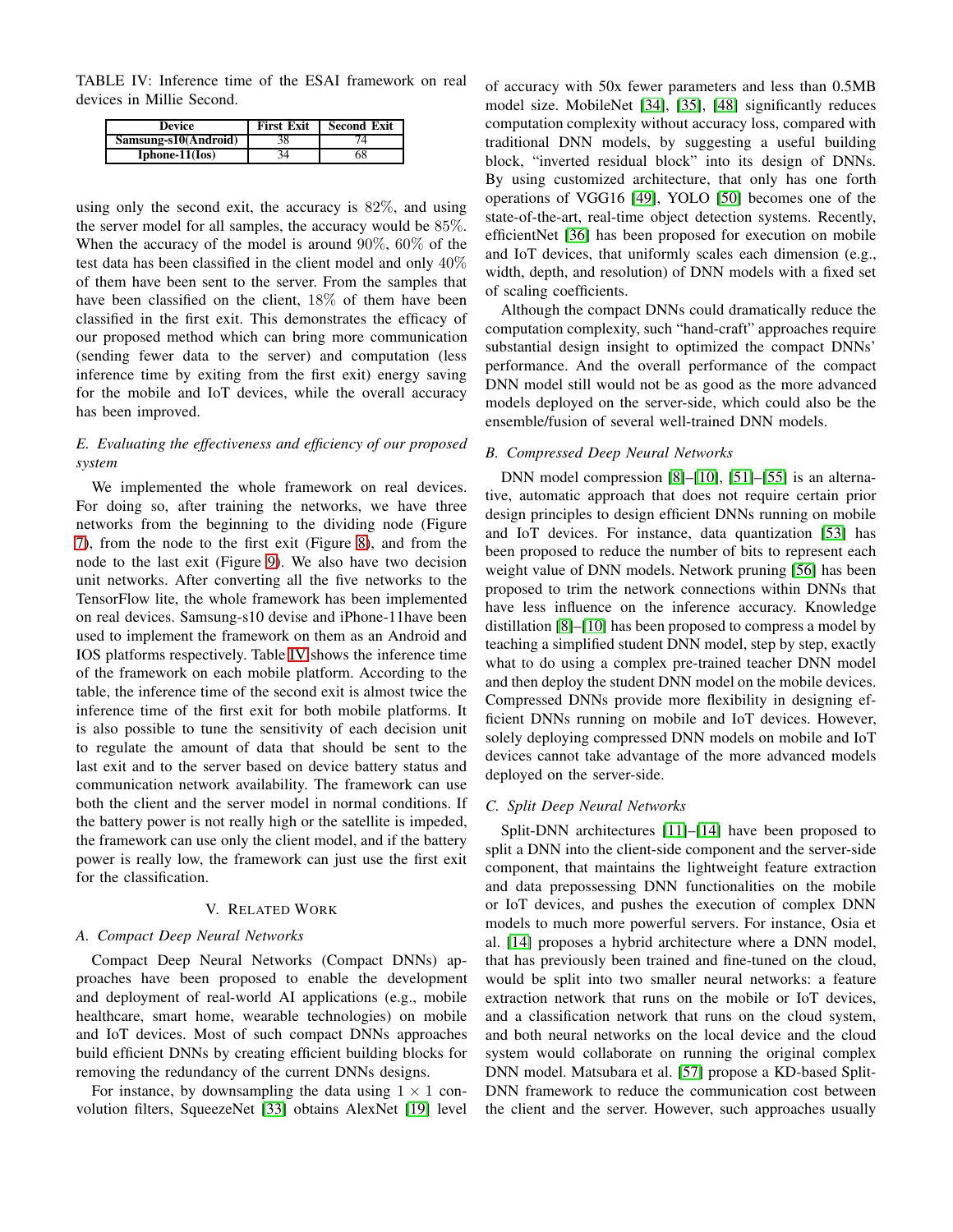<span id="page-8-0"></span>

(a) First exit classified samples (b) Local model classified samples

Fig. 6: Number of classified samples from the first exit and the on-device model based on different values of sensitivity

cannot fully rely on the client-side model, thus unable to work if the communication is impeded. However, none of such approaches consider the communication bottleneck between the client and the server. Also, the existing approaches cannot adjust the split-AI work assignments between the client and the serve depending on the device's condition (e.g., storage size, power consumption, and communication bandwidth).

# *D. Multi-exit Deep Neural Networks*

Multi-exit Deep Neural Networks [\[58\]](#page-10-13)–[\[62\]](#page-10-14) are proposed to design DNNs with additional exits, where an appropriate exit would be chosen at the testing phase in terms of certain criteria (e.g., accuracy, efficiency, and power consumption). For instance, BranchyNet [\[58\]](#page-10-13) designs their early exiting structures of DNNS by augmenting existing standard DNN architectures such as LeNet, AlexNet, and ResNet. Multi-Scale [\[59\]](#page-10-15) DenseNet is a customizable multi-exit architecture inspired by the idea that the network structure of earlier exits could serve as the feature extractors for the later exits. DNNet [\[60\]](#page-10-16) is a doubly nested network where each neuron represents a single sub-model that all aim to solve the same task (i.e., image classification). Compared with the existing multi-exit DNN approaches, our approach introduces network morphism-based Neural Architecture Search (NAS) together with Knowledge Distillation techniques into the design of multi-exit split-DNN.

**Our work:** Our proposed split-AI architecture takes advantage of not only the compact and efficient DNNs on the clientside but also the highly accurate DNNs on the server-side, thus, outperforms just applying the compact DNNs. For instance, we designed a novel split-AI architecture to enable efficient and accurate deep learning services from both the mobile/IoT devices and the server. We introduced Knowledge Distillation techniques into the searching strategy of morphism-based NAS to produce "lighter" DNN models. And we proposed to utilize multi-exit DNN architecture to enable flexible and efficient trade-off tuning between the resource usage efficiency and the prediction accuracy.

# VI. CONCLUSION

In this paper, a novel and effective framework for the mobile healthcare system has been proposed. This framework is able to get benefits of both models on the cloud server and the client model intelligently. To do so, a framework contains a decision unit model that is responsible to make a decision about each sample to whether sending it to the server or not. After classifying the model by the client model, the decision unit tries to intelligently evaluate the exactitude of the classification task and send the samples with high classification uncertainty. Early exiting classification has been produced by following a similar idea in which a decision unit makes the decision on the classified samples with a lower uncertainty in the earlier exit to reduce the computational power. To obtain an accurate and acceptable model, the knowledge distillation technique has been applied to the morphism-based neural architecture search methodology in a specific way and then define an early exit before the last convolutional layers of the model. In our future work, we will try to enhance the framework by introducing better decision unit techniques and more powerful meta information. Also, we will try to Improve the model parameters based on the last decision on the sample in an intelligent manner.

# ACKNOWLEDGMENTS

Effort sponsored in part by United States Special Operations Command (USSOCOM), under Partnership Intermediary Agreement No. H92222-15-3-0001-01. The U.S. Government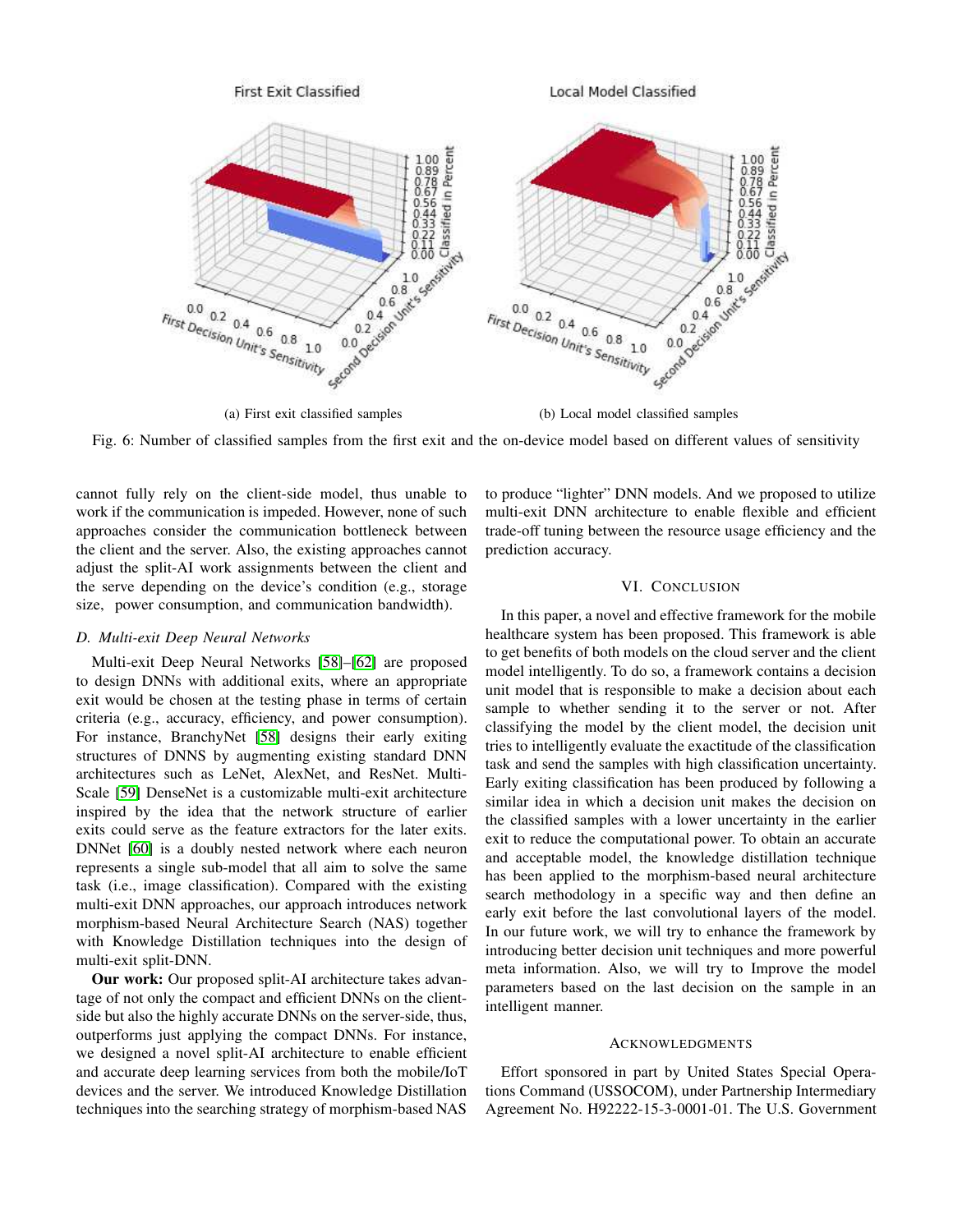is authorized to reproduce and distribute reprints for Government purposes notwithstanding any copyright notation thereon. [1](#page-9-38)

#### **REFERENCES**

- <span id="page-9-0"></span>[1] D. Zhuang, M. Chang, and M. Li, "Dynamo: Dynamic community detection by incrementally maximizing modularity," *IEEE Transactions on Knowledge and Data Engineering*, vol. PP, pp. 1–1, 11 2019.
- [2] D. Zhuang and J. M. Chang, "Peerhunter: Detecting peer-to-peer botnets through community behavior analysis," in *2017 IEEE Conference on Dependable and Secure Computing*. IEEE, 2017, pp. 493–500.
- <span id="page-9-1"></span>[3] D. Zhuang and J. Chang, "Enhanced peerhunter: Detecting peer-to-peer botnets through network-flow level community behavior analysis," *IEEE Transactions on Information Forensics and Security*, vol. PP, 02 2018.
- <span id="page-9-2"></span>[4] P.-Y. Wu, C.-C. Fang, J. M. Chang, and S.-Y. Kung, "Cost-effective kernel ridge regression implementation for keystroke-based active authentication system," *IEEE transactions on cybernetics*, vol. 47, no. 11, pp. 3916–3927, 2016.
- <span id="page-9-3"></span>[5] H. Nguyen, D. Zhuang, P.-Y. Wu, and M. Chang, "Autogan-based dimension reduction for privacy preservation," *Neurocomputing*, vol. 384, pp. 94–103, 2020.
- <span id="page-9-4"></span>[6] D. Zhuang, S. Wang, and J. M. Chang, "Fripal: Face recognition in privacy abstraction layer," in *2017 IEEE Conference on Dependable and Secure Computing*. IEEE, 2017, pp. 441–448.
- <span id="page-9-6"></span><span id="page-9-5"></span>[7] "Google cloud automl," [https://cloud.google.com/automl/,accessed:2018-11-09.](https://cloud. google.com/automl/, accessed: 2018-11-09.)
- [8] G. Hinton, O. Vinyals, and J. Dean, "Distilling the knowledge in a neural network," *arXiv preprint arXiv:1503.02531*, 2015.
- [9] J. Ba and R. Caruana, "Do deep nets really need to be deep?" in *Advances in neural information processing systems*, 2014, pp. 2654– 2662.
- <span id="page-9-7"></span>[10] A. Polino, R. Pascanu, and D. Alistarh, "Model compression via distillation and quantization," *arXiv preprint arXiv:1802.05668*, 2018.
- <span id="page-9-8"></span>[11] H.-J. Jeong, I. Jeong, H.-J. Lee, and S.-M. Moon, "Computation offloading for machine learning web apps in the edge server environment," in *2018 IEEE 38th International Conference on Distributed Computing Systems (ICDCS)*. IEEE, 2018, pp. 1492–1499.
- [12] Y. Kang, J. Hauswald, C. Gao, A. Rovinski, T. Mudge, J. Mars, and L. Tang, "Neurosurgeon: Collaborative intelligence between the cloud and mobile edge," *ACM SIGARCH Computer Architecture News*, vol. 45, no. 1, pp. 615–629, 2017.
- [13] N. D. Lane, S. Bhattacharya, P. Georgiev, C. Forlivesi, L. Jiao, L. Qendro, and F. Kawsar, "Deepx: A software accelerator for low-power deep learning inference on mobile devices," in *2016 15th ACM/IEEE International Conference on Information Processing in Sensor Networks (IPSN)*. IEEE, 2016, pp. 1–12.
- <span id="page-9-9"></span>[14] S. A. Osia, A. S. Shamsabadi, S. Sajadmanesh, A. Taheri, K. Katevas, H. R. Rabiee, N. D. Lane, and H. Haddadi, "A hybrid deep learning architecture for privacy-preserving mobile analytics," *IEEE Internet of Things Journal*, 2020.
- <span id="page-9-10"></span>[15] T. Elsken, J.-H. Metzen, and F. Hutter, "Simple and efficient architecture search for convolutional neural networks," *arXiv preprint arXiv:1711.04528*, 2017.
- <span id="page-9-11"></span>[16] D. Gutman, N. C. Codella, E. Celebi, B. Helba, M. Marchetti, N. Mishra, and A. Halpern, "Skin lesion analysis toward melanoma detection: A challenge at the international symposium on biomedical imaging (isbi) 2016, hosted by the international skin imaging collaboration (isic)," *arXiv preprint arXiv:1605.01397*, 2016.
- <span id="page-9-37"></span>[17] N. C. Codella, D. Gutman, M. E. Celebi, B. Helba, M. A. Marchetti, S. W. Dusza, A. Kalloo, K. Liopyris, N. Mishra, H. Kittler *et al.*, "Skin lesion analysis toward melanoma detection: A challenge at the 2017 international symposium on biomedical imaging (isbi), hosted by the international skin imaging collaboration (isic)," in *2018 IEEE 15th International Symposium on Biomedical Imaging (ISBI 2018)*. IEEE, 2018, pp. 168–172.

<span id="page-9-38"></span><sup>1</sup>The views and conclusions contained herein are those of the authors and should not be interpreted as necessarily representing the official policies or endorsements, either expressed or implied, of the United States Special Operations Command.

- <span id="page-9-12"></span>[18] N. Codella, V. Rotemberg, P. Tschandl, M. E. Celebi, S. Dusza, D. Gutman, B. Helba, A. Kalloo, K. Liopyris, M. Marchetti *et al.*, "Skin lesion analysis toward melanoma detection 2018: A challenge hosted by the international skin imaging collaboration (isic)," *arXiv preprint arXiv:1902.03368*, 2019.
- <span id="page-9-13"></span>[19] A. Krizhevsky, I. Sutskever, and G. E. Hinton, "Imagenet classification with deep convolutional neural networks," in *NIPS*, 2012.
- <span id="page-9-14"></span>[20] K. Simonyan and A. Zisserman, "Very deep convolutional networks for large-scale image recognition," *arXiv preprint arXiv:1409.1556*, 2014.
- <span id="page-9-15"></span>[21] C. Szegedy, V. Vanhoucke, S. Ioffe, J. Shlens, and Z. Wojna, "Rethinking the inception architecture for computer vision," *arXiv preprint arXiv:1512.00567*, 2015.
- <span id="page-9-16"></span>[22] F. Chollet, "Xception: Deep learning with depthwise separable convolutions," *arXiv preprint arXiv:1610.02357*, 2016.
- <span id="page-9-17"></span>[23] G. Huang, Z. Liu, L. van der Maaten, and K. Q. Weinberger, "Densely connected convolutional networks," *arXiv preprint arXiv:1608.06993*, 2016.
- <span id="page-9-18"></span>[24] C. Szegedy, S. Ioffe, V. Vanhoucke, and A. Alemi, "Inception-v4, inception-resnet and the impact of residual connections on learning," *arXiv preprint arXiv:1602.07261*, 2016.
- <span id="page-9-19"></span>[25] K. He, X. Zhang, S. Ren, and J. Sun, "Deep residual learning for image recognition," *arXiv preprint arXiv:1512.03385*, 2015.
- <span id="page-9-20"></span>[26] B. Zoph, V. Vasudevan, J. Shlens, and Q. V. Le, "Learning transferable architectures for scalable image recognition," *arXiv preprint arXiv:1707.07012*, 2017.
- <span id="page-9-21"></span>[27] C. Liu, B. Zoph, M. Neumann, J. Shlens, W. Hua, L.-J. Li, L. Fei-Fei, A. Yuille, J. Huang, and K. Murphy, "Progressive neural architecture search," in *Proceedings of the European Conference on Computer Vision (ECCV)*, 2018, pp. 19–34.
- <span id="page-9-22"></span>[28] H. Liu, K. Simonyan, and Y. Yang, "Darts: Differentiable architecture search," *arXiv preprint arXiv:1806.09055*, 2018.
- <span id="page-9-23"></span>[29] S. Han, H. Mao, and W. J. Dally, "Deep compression: Compressing deep neural networks with pruning, trained quantization and huffman coding," *arXiv preprint arXiv:1510.00149*, 2015.
- <span id="page-9-24"></span>[30] J. Gou, B. Yu, S. J. Maybank, and D. Tao, "Knowledge distillation: A survey," 2020.
- <span id="page-9-25"></span>[31] S. Tong, *Active learning: theory and applications*. Stanford University USA, 2001, vol. 1.
- <span id="page-9-26"></span>[32] T. Chen and C. Guestrin, "Xgboost: A scalable tree boosting system," in *Proceedings of the 22nd acm sigkdd international conference on knowledge discovery and data mining*, 2016, pp. 785–794.
- <span id="page-9-27"></span>[33] F. N. Iandola, S. Han, M. W. Moskewicz, K. Ashraf, W. J. Dally, and K. Keutzer, "Squeezenet: Alexnet-level accuracy with 50x fewer parameters and¡ 0.5 mb model size," *arXiv preprint arXiv:1602.07360*, 2016.
- <span id="page-9-28"></span>[34] A. G. Howard, M. Zhu, B. Chen, D. Kalenichenko, W. Wang, T. Weyand, M. Andreetto, and H. Adam, "Mobilenets: Efficient convolutional neural networks for mobile vision applications," *arXiv preprint arXiv:1704.04861*, 2017.
- <span id="page-9-29"></span>[35] M. Sandler, A. Howard, M. Zhu, A. Zhmoginov, and L.-C. Chen, "Mobilenetv2: Inverted residuals and linear bottlenecks," in *Proceedings of the IEEE conference on computer vision and pattern recognition*, 2018, pp. 4510–4520.
- <span id="page-9-30"></span>[36] M. Tan and Q. V. Le, "Efficientnet: Rethinking model scaling for convolutional neural networks," *arXiv preprint arXiv:1905.11946*, 2019.
- <span id="page-9-31"></span>[37] M. Tan, B. Chen, R. Pang, V. Vasudevan, M. Sandler, A. Howard, and Q. V. Le, "Mnasnet: Platform-aware neural architecture search for mobile," in *Proceedings of the IEEE Conference on Computer Vision and Pattern Recognition*, 2019, pp. 2820–2828.
- <span id="page-9-32"></span>[38] Y. Cheng, D. Wang, P. Zhou, and T. Zhang, "A survey of model compression and acceleration for deep neural networks," *arXiv preprint arXiv:1710.09282*, 2017.
- <span id="page-9-33"></span>[39] H. Zanddizari, N. Nguyen, B. Zeinali, and J. M. Chang, "A new preprocessing approach to improve the performance of cnn-based skin lesion classification," *Medical & Biological Engineering & Computing*, vol. 59, no. 5, pp. 1123–1131, 2021.
- <span id="page-9-34"></span>[40] J. Deng, W. Dong, R. Socher, L.-J. Li, K. Li, and L. Fei-Fei, "Imagenet: A large-scale hierarchical image database," in *2009 IEEE conference on computer vision and pattern recognition*. Ieee, 2009, pp. 248–255.
- <span id="page-9-35"></span>[41] S. J. Pan and Q. Yang, "A survey on transfer learning," *IEEE Transactions on knowledge and data engineering*, vol. 22, no. 10, pp. 1345– 1359, 2009.
- <span id="page-9-36"></span>[42] S. M. McKinney, M. Sieniek, V. Godbole, J. Godwin, N. Antropova, H. Ashrafian, T. Back, M. Chesus, G. C. Corrado, A. Darzi *et al.*,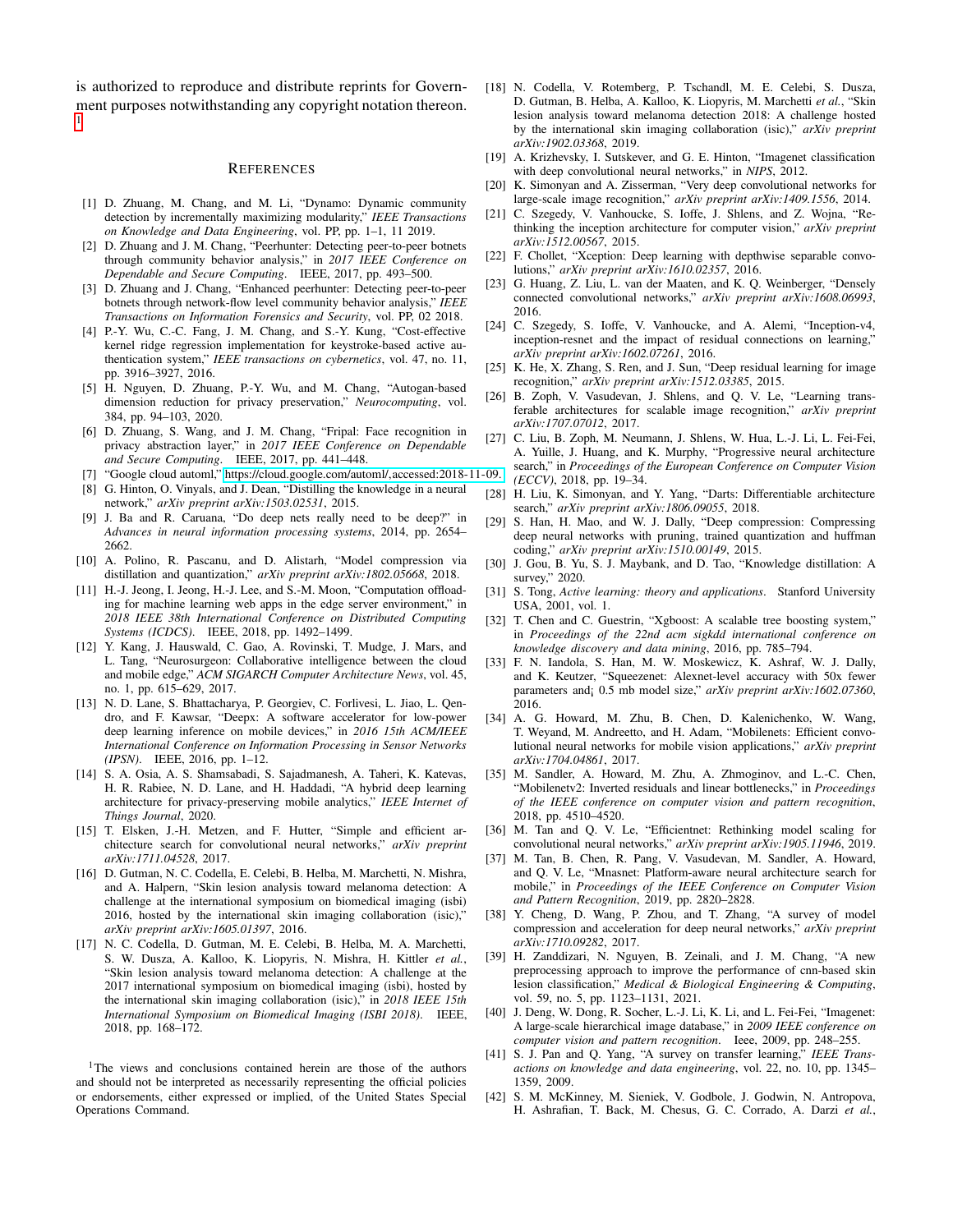"International evaluation of an ai system for breast cancer screening," *Nature*, vol. 577, no. 7788, pp. 89–94, 2020.

- <span id="page-10-0"></span>[43] F. Perez, S. Avila, and E. Valle, "Solo or ensemble? choosing a cnn architecture for melanoma classification," in *Proceedings of the IEEE Conference on Computer Vision and Pattern Recognition Workshops*, 2019, pp. 0–0.
- <span id="page-10-1"></span>[44] B. Farahani, F. Firouzi, and K. Chakrabarty, "Healthcare iot," *Intelligent Internet of Things*, p. 515.
- <span id="page-10-2"></span>[45] P. Tschandl, C. Rosendahl, and H. Kittler, "The ham10000 dataset, a large collection of multi-source dermatoscopic images of common pigmented skin lesions," *Scientific data*, vol. 5, p. 180161, 2018.
- <span id="page-10-3"></span>[46] M. Combalia, N. C. Codella, V. Rotemberg, B. Helba, V. Vilaplana, O. Reiter, C. Carrera, A. Barreiro, A. C. Halpern, S. Puig *et al.*, "Bcn20000: Dermoscopic lesions in the wild," *arXiv preprint arXiv:1908.02288*, 2019.
- <span id="page-10-4"></span>[47] F. Chollet *et al.*, "Keras," 2015, [https://keras.io,](https://keras.io) [accessed April. 1, 2020].
- <span id="page-10-5"></span>[48] A. Howard, M. Sandler, G. Chu, L.-C. Chen, B. Chen, M. Tan, W. Wang, Y. Zhu, R. Pang, V. Vasudevan *et al.*, "Searching for mobilenetv3," in *Proceedings of the IEEE International Conference on Computer Vision*, 2019, pp. 1314–1324.
- <span id="page-10-6"></span>[49] K. Simonyan and A. Zisserman, "Very deep convolutional networks for large-scale image recognition," *arXiv preprint arXiv:1409.1556*, 2014.
- <span id="page-10-7"></span>[50] J. Redmon, S. Divvala, R. Girshick, and A. Farhadi, "You only look once: Unified, real-time object detection," in *Proceedings of the IEEE conference on computer vision and pattern recognition*, 2016, pp. 779– 788.
- <span id="page-10-8"></span>[51] L. N. Huynh, Y. Lee, and R. K. Balan, "Deepmon: Mobile gpubased deep learning framework for continuous vision applications," in *Proceedings of the 15th Annual International Conference on Mobile Systems, Applications, and Services*, 2017, pp. 82–95.
- [52] S. Han, X. Liu, H. Mao, J. Pu, A. Pedram, M. A. Horowitz, and W. J. Dally, "Eie: efficient inference engine on compressed deep neural network," *ACM SIGARCH Computer Architecture News*, vol. 44, no. 3, pp. 243–254, 2016.
- <span id="page-10-10"></span>[53] S. Han, H. Mao, and W. J. Dally, "Deep compression: Compressing deep neural networks with pruning, trained quantization and huffman coding," *arXiv preprint arXiv:1510.00149*, 2015.
- [54] S. Liu, Y. Lin, Z. Zhou, K. Nan, H. Liu, and J. Du, "On-demand deep model compression for mobile devices: A usage-driven model selection framework.(2018)," 2018.
- <span id="page-10-9"></span>[55] Z. Zhao, K. M. Barijough, and A. Gerstlauer, "Deepthings: Distributed adaptive deep learning inference on resource-constrained iot edge clusters," *IEEE Transactions on Computer-Aided Design of Integrated Circuits and Systems*, vol. 37, no. 11, pp. 2348–2359, 2018.
- <span id="page-10-11"></span>[56] J.-H. Luo, J. Wu, and W. Lin, "Thinet: A filter level pruning method for deep neural network compression," in *Proceedings of the IEEE international conference on computer vision*, 2017, pp. 5058–5066.
- <span id="page-10-12"></span>[57] Y. Matsubara, S. Baidya, D. Callegaro, M. Levorato, and S. Singh, "Distilled split deep neural networks for edge-assisted real-time systems," in *Proceedings of the 2019 Workshop on Hot Topics in Video Analytics and Intelligent Edges*, 2019, pp. 21–26.
- <span id="page-10-13"></span>[58] S. Teerapittayanon, B. McDanel, and H.-T. Kung, "Branchynet: Fast inference via early exiting from deep neural networks," in *2016 23rd International Conference on Pattern Recognition (ICPR)*. IEEE, 2016, pp. 2464–2469.
- <span id="page-10-15"></span>[59] G. Huang, D. Chen, T. Li, F. Wu, L. van der Maaten, and K. Q. Weinberger, "Multi-scale dense networks for resource efficient image classification," *arXiv preprint arXiv:1703.09844*, 2017.
- <span id="page-10-16"></span>[60] J. Kim, S. Hong, Y. Choi, and J. Kim, "Doubly nested network for resource-efficient inference," *arXiv preprint arXiv:1806.07568*, 2018.
- [61] C. Zhang, M. Ren, and R. Urtasun, "Graph hypernetworks for neural architecture search," *arXiv preprint arXiv:1810.05749*, 2018.
- <span id="page-10-14"></span>[62] M. Phuong and C. H. Lampert, "Distillation-based training for multiexit architectures," in *Proceedings of the IEEE International Conference on Computer Vision*, 2019, pp. 1355–1364.

#### VII. APPENDIX

In this section, the client network has been depicted. After applying the proposed NAS method to the data set. An earlier exit has been applied manually to the network. Figure [7](#page-11-0) shows the initial section of the network from input to the divided node. Figure [8](#page-12-0) shows the architecture from dividing node to the earlier exit. Figure [9](#page-13-0) shows the rest of the network from the divided node to the normal output.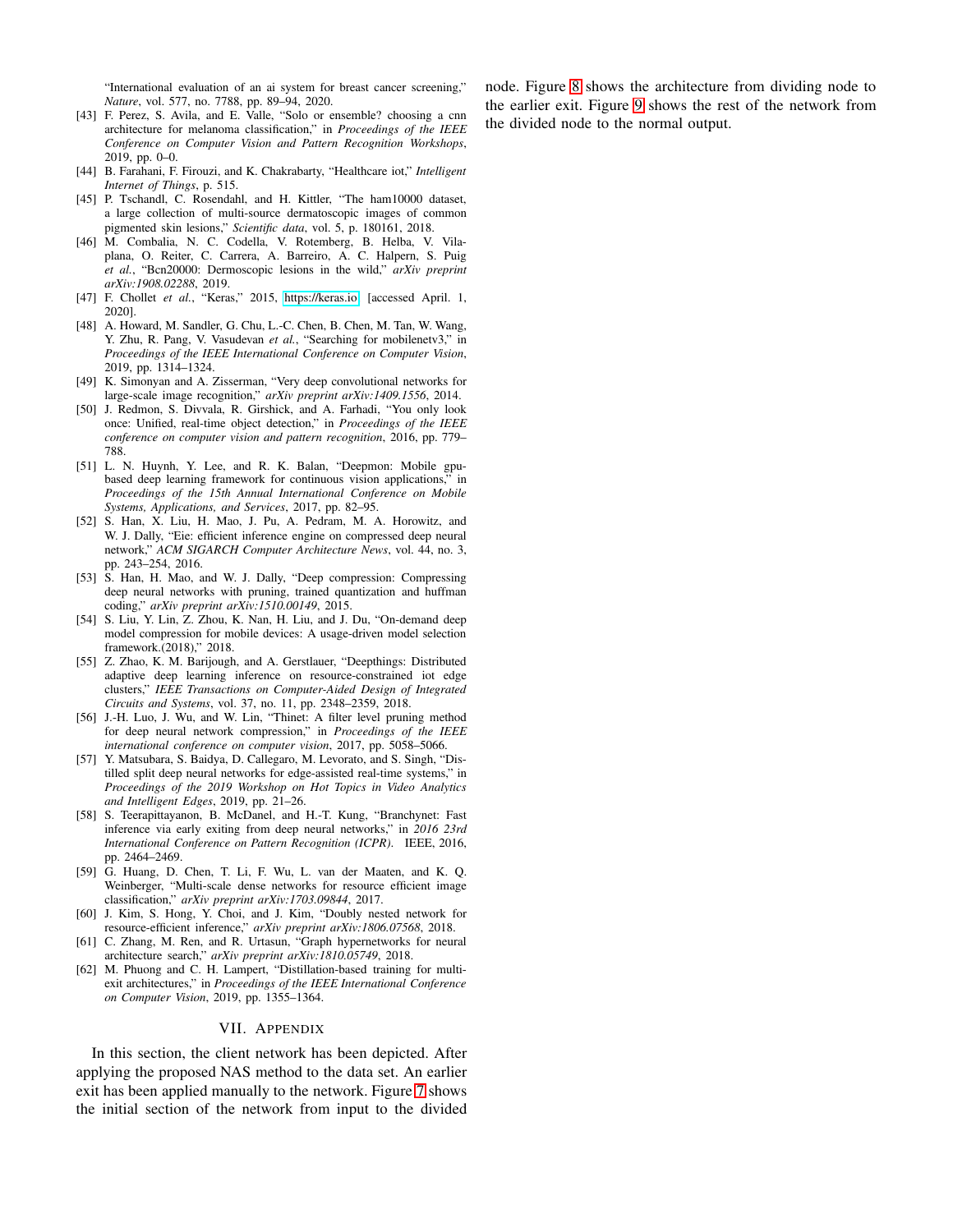<span id="page-11-0"></span>

Fig. 7: Initial section of the client model obtained using proposed NAS algorithm.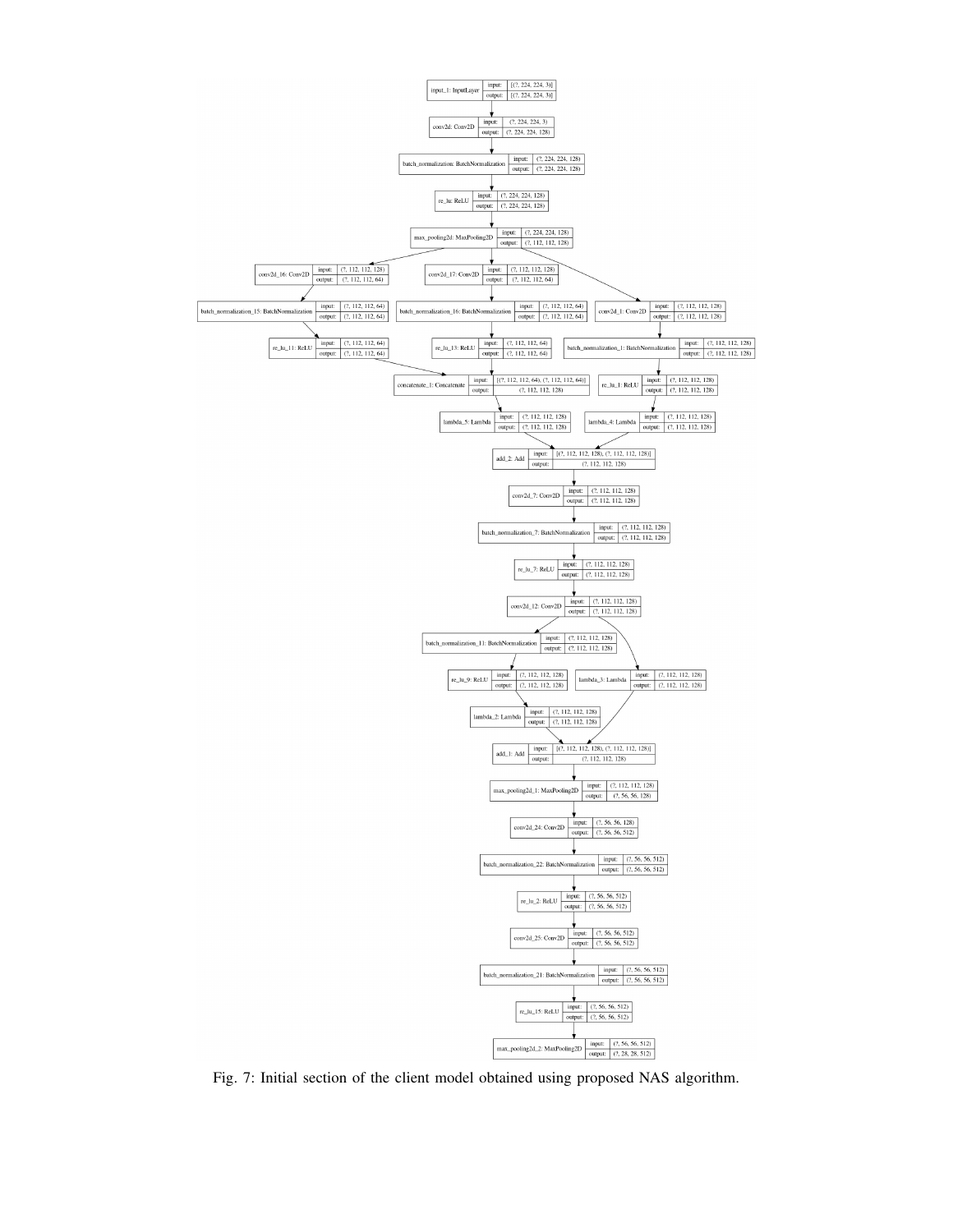<span id="page-12-0"></span>

Fig. 8: First Exit of the client model with manual design.